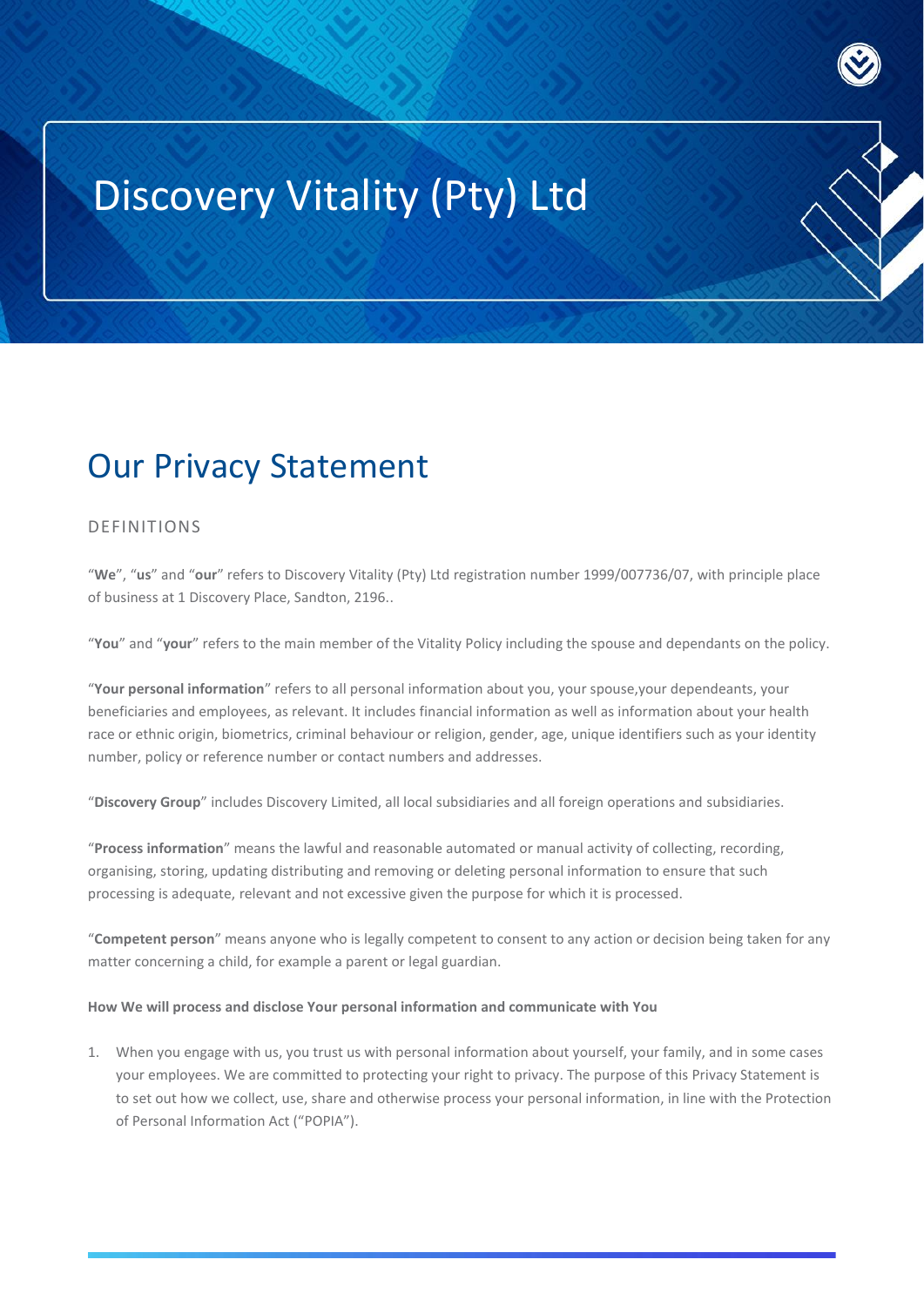- 2. You have the right to object to the processing of your personal information. It is voluntary to accept these te and conditions. However, we require your acceptance to activate and service your Vitality policy. This means that if you do not accept, we cannot activate and service your Vitality Policy.
- 3. We will keep your personal information confidential. You may have given us this information yourself or we may have collected it from other sources. If you share your personal information with any third parties, we will not be responsible for any loss suffered by you, your dependants, your beneficiaries, your spouse or your employees.
- 4. You warrant that when you give us personal information about your dependants, beneficiaries, spouse, or employees, you have received their permission to share their personal information with us for the purposes set out in this Privacy Statement and any other related purposes.
- 5. You understand that when you include other data subjects on your application to or contract with Discovery Vitality, we will process their personal information for the purposes set out in this Privacy Statement and/ or to pursue their legitimate interest.
- 6. If you are an employer, you agree to indemnify us against any loss or damage, direct or indirect, that an employee suffers because of the unauthorised use of your employees' personal information.
- 7. If you are giving consent for a person under 18 (a minor) you confirm that you are a competent person and that you have authority to give their consent for them.
- 8. You agree that we may process your personal information for the following purposes:
	- 8.1. The administration of the Vitality programme;
	- 8.2. The provision of any services that you or any dependant on your Vitality policy may require;
	- 8.3. The rendering of services by Vitality;
	- 8.4. The provision of relevant information to a contracted third party who require such information to render a service to you or any dependant on your Vitality policy and only if such contracted third party agrees to keep the information confidential; and
	- 8.5. Any other purpose prescribed by law.
- 9. If a third party asks us for any of your personal information, we will share it with them only if:
	- 9.1. you have already given your consent for the disclosure of this information to that third party; or
	- 9.2. we have a legal or contractual duty to give the information to that third party; or
	- 9.3. for risk and fraud prevention purposes.
- 10. You confirm that we may share your personal information within the Discovery Group of companies for: 10.1. administration,
	- 10.2.fraud prevention;
	- 10.3.to profile and analyse risk to Discovery Vitality; and
	- 10.4. where necessary to provide Group-wide services, benefits and infrastructure to help you in your personal or professional capacity.
- 11. You also confirm that we may share, both within the Discovery Group and with our authorised service providers, and combine all your personal information, including your unique identifiers for any one or more of the following purposes directly or through a third party:
	- 11.1. Market, promotional competitions and campaigns, statistical and academic research, including crosscompany analytics;

Discovery Limited is the licensed controlling company of the designated Discovery Insurance Group. Registration number: 1999/007789/06. Companies in the Group are licensed insurers and authorised financial services providers.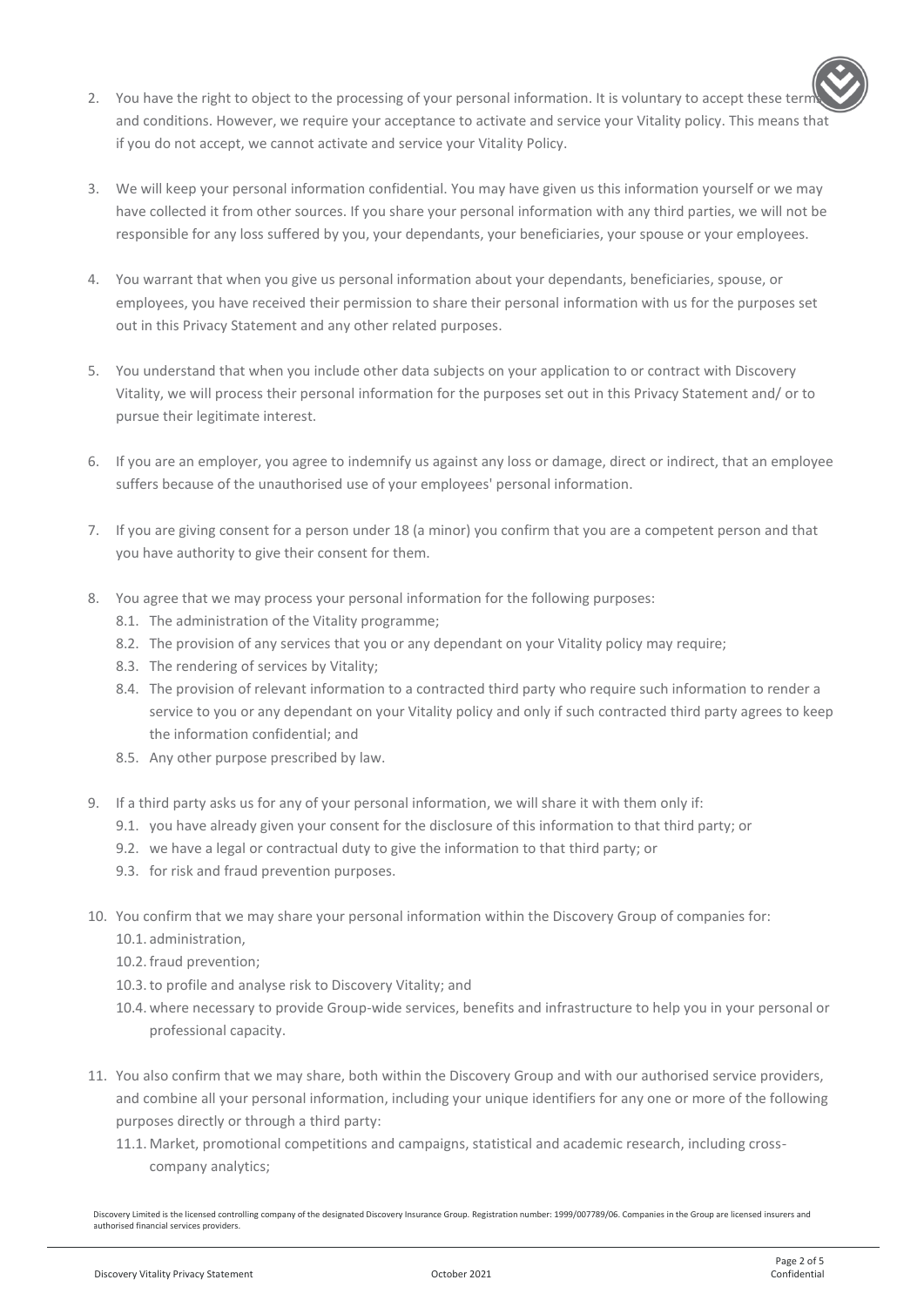11.2.to customise; enhance and /or develop our benefits and services to meet your needs;



- 11.3.to market Group-wide services to you; and
- 11.4.the conducting of surveys relating to our products and services.
- 12. You agree that your personal information may be shared with third parties such as academics and researchers, including those outside South Africa. We ensure that the academics and researchers will keep your personal information confidential and all data will be made anonymous to the extent possible and where appropriate. No personal information will be made available to a third party unless that third party has agreed to abide by strict confidentiality protocols that we require. If we publish the results of this research, you will not be identified by name. If we want to share your personal information for any other reason, we will do so only with your permission.
- 13. You authorise us to obtain and share information about your creditworthiness with any credit bureau, credit provider or credit provider's industry association or industry body. This includes information about credit history, financial history, judgments, default history (in accordance with the requirements of the National Credit Act and Regulations) and sharing of information for purposes of risk analysis, tracing and any related purposes.
- 14. We have the right to communicate with you electronically about any changes on your Vitality policy, including your contributions or changes and improvements to the benefits you are entitled to on your Vitality policy.
- 15. We have a duty to keep you updated about any offers and new products that any entity within the Discovery Group make available from time to time, that may have a bearing on your Vitality membership. Any entity within the Discovery Group and contracted third-party service providers may communicate with you about these.
- 16. Please let us know if you do not wish to receive any direct marketing from us.
- 17. You may opt out of electronic marketing by:
	- 17.1. Logging into your profile on www.discovery.co.za or the Discovery App;
	- 17.2. Following the unsubscribe prompts on the electronic marketing communication received;
	- 17.3. By informing your appointed financial adviser;

We will store your personal information for the purpose of actioning this request and action it as soon as reasonably possible.

- 18. You have the right to know what personal information we hold about you. If you wish to access this information, please complete the Access Request Form available. This form is on the Discovery Website at [https://www.discovery.co.za/corporate/privacy/.](https://www.discovery.co.za/corporate/privacy/)
- 19. We will take all reasonable steps to confirm your identity before providing details of your personal information.
- 20. We are entitled to charge a fee for this service and will let you know what it is at the time of your request.
- 21. We may keep your personal information until you ask us to delete or destroy it. We will comply with your request unless the law allows us to retain your personal information or where we deem it necessary to retain your personal information for the pursuit of our legitimate business purposes. Where we cannot delete your personal information, we will take all reasonable steps to make it anonymous.

Discovery Limited is the licensed controlling company of the designated Discovery Insurance Group. Registration number: 1999/007789/06. Companies in the Group are licensed insurers and authorised financial services providers.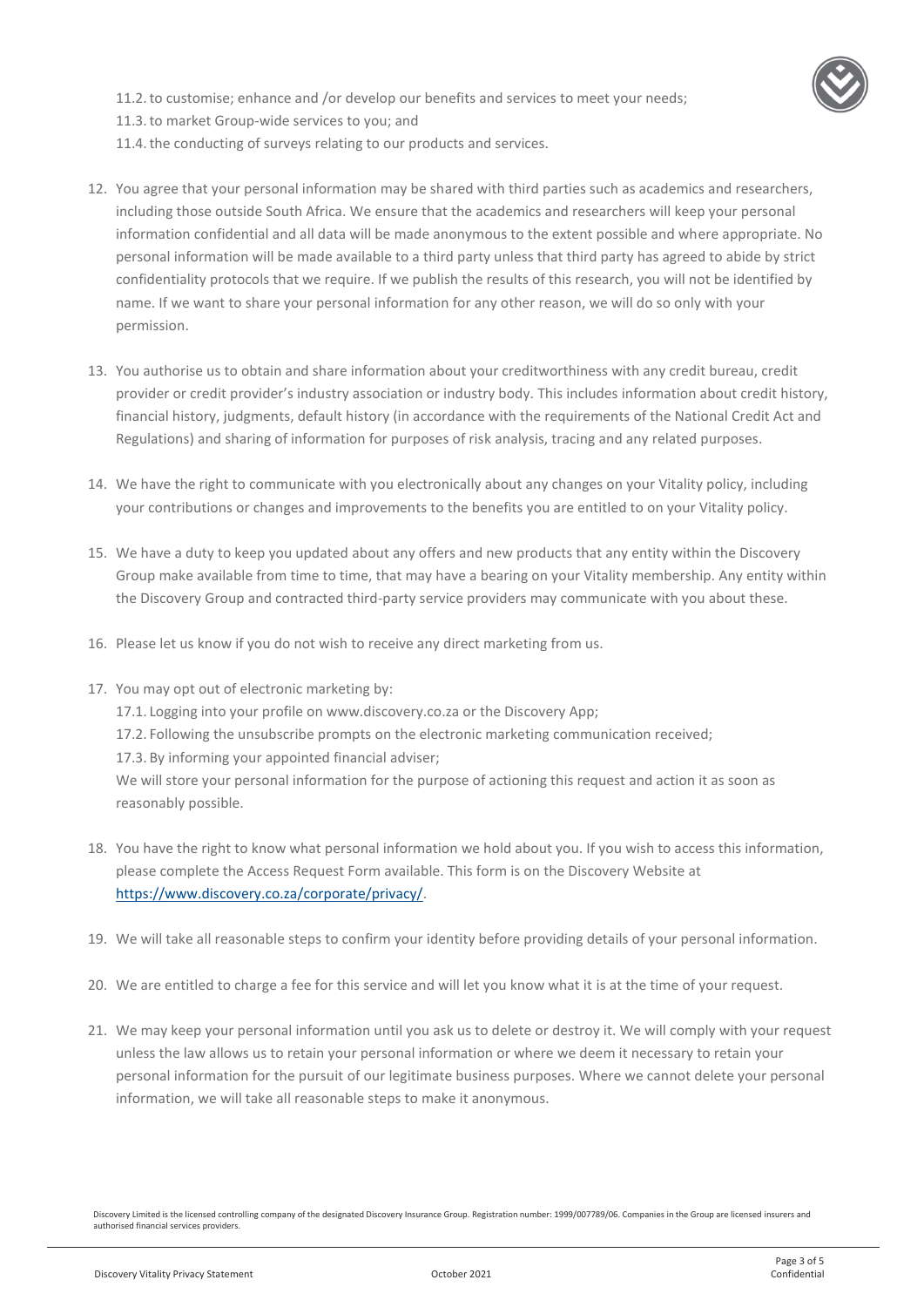- 22. You have the right to ask us to update, correct or delete your personal information by completing the Reques Deletion or Correction of Information Form available on the Discovery Website at [https://www.discovery.co.za/corporate/privacy/.](https://www.discovery.co.za/corporate/privacy/)
- 23. Where we cannot delete your personal information, we will take all reasonable steps to make it anonymous.
- 24. We are required to collect and keep personal information in terms of the following laws:
	- 24.1. The Companies Act 71 of 2008
	- 24.2. The Electronic Communications and Transactions Act (ECT)
	- 24.3. The Financial Intelligence Centre Act (FICA)
	- 24.4. The Financial Advisory and Intermediary Services Act (FAIS)
	- 24.5. The National Credit Act (NCA)
	- 24.6. The Consumer Protection Act (CPA)
	- 24.7. The Promotion of Access to Information Act (PAIA)
- 25. You agree that we may transfer your personal information outside South Africa: 25.1. if you give us an email address that is hosted outside South Africa; or 25.2.to administer certain services, for example, cloud services. We will ensure that any country, company or person that we pass your personal information to agrees to treat your information with the same level of protection as we are obliged to.
- 26. If we become involved in a proposed or actual merger, acquisition or any form of sale of any assets, we have the right to share your personal information with third parties in connection with the transaction. In the case of a merger, acquisition or sale, the new entity will have access to your personal information. The terms of this Privacy Statement will continue to apply.
- 27. We may change this Privacy Statement at any time. The most updated version will be always be available on [https://www.discovery.co.za/corporate/privacy/.](https://www.discovery.co.za/corporate/privacy/)
- 28. If you believe that we have used your personal information contrary to this Privacy Statement, you have the right to lodge a complaint with the Information Regulator. However, we encourage you to first follow our internal complaints process to resolve the complaint or contact our Information Officer at privacy@discovery.co.za. If, thereafter, you feel that we have not resolved your complaint adequately kindly contact the contact the Information Regulator.

The contact details are: The Information Regulator (South Africa)

JD House 27 Stiemens Street Braamfontein Johannesburg

P.O. Box 31533 Braamfontein Johannesburg 2001 POPIAComplaints@inforegulator.org.za

Discovery Limited is the licensed controlling company of the designated Discovery Insurance Group. Registration number: 1999/007789/06. Companies in the Group are licensed insurers and authorised financial services providers.